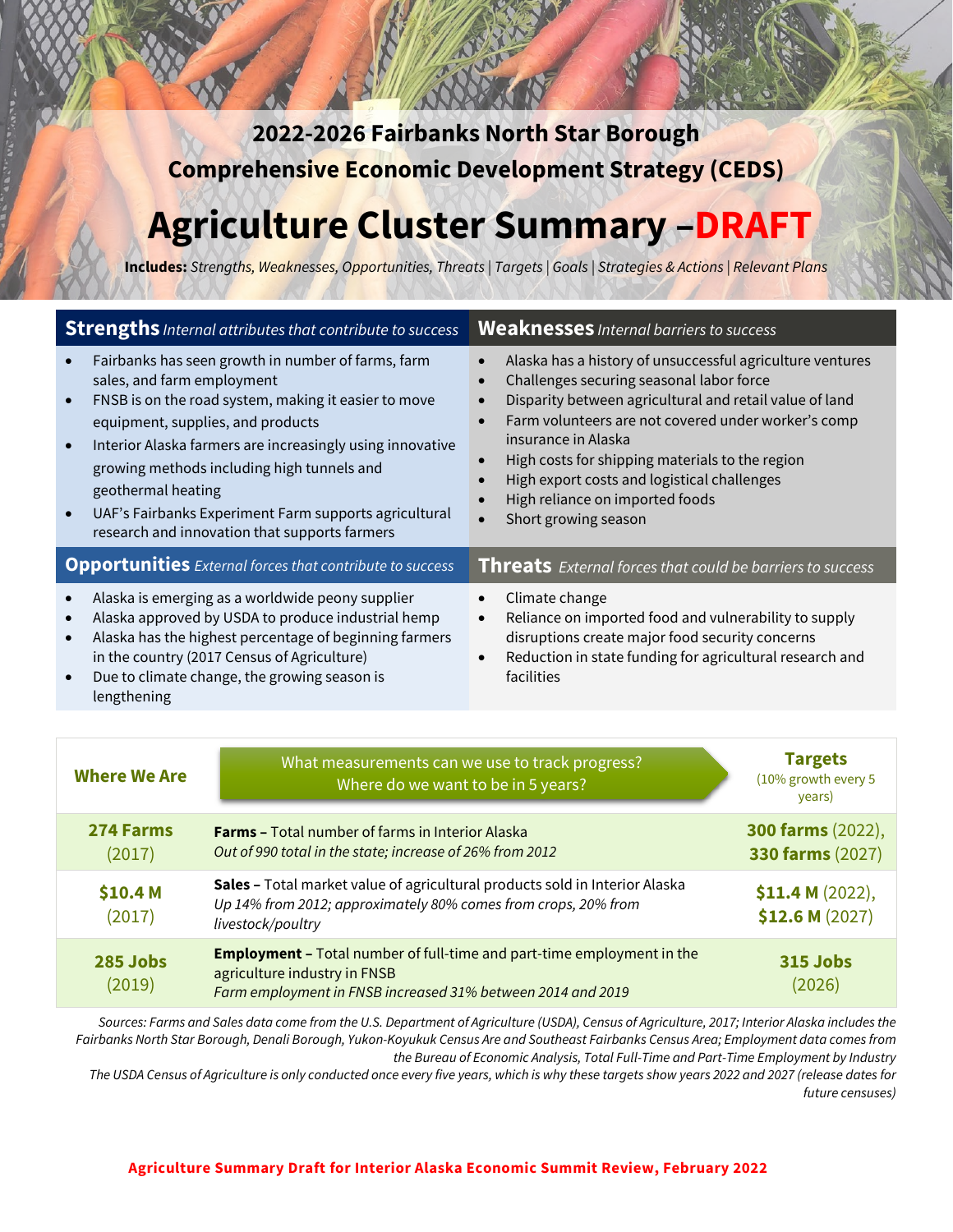#### **Agriculture Summary Draft for Interior Alaska Economic Summit Review, February 2022**

#### **Agriculture Goals** *– long term improvements and changes we want to see in five years or more*



1. Interior Alaska is a thriving agricultural hub, producing high quality goods that are consumed locally and exported to other Alaska communities and beyond.

2. Achieve greater food security in Interior Alaska by increasing production, distribution, and storage of locally grown products.

|    | <b>Strategies &amp; Actions</b> - the activities we will implement over the next 5 years to accomplish goals & targets<br>and who will lead them                                                                                                                                                                                                                                                                                                                                              | <b>Lead</b> |  |
|----|-----------------------------------------------------------------------------------------------------------------------------------------------------------------------------------------------------------------------------------------------------------------------------------------------------------------------------------------------------------------------------------------------------------------------------------------------------------------------------------------------|-------------|--|
|    | 1. Promote Local -Promote locally grown foods. (Goals 1, 2)<br>a. Encourage residents to buy local, including expanding the Golden Heart Grown program<br>(FEDC) and distribution of the Interior Agriculture Directory.<br>b. Encourage event organizers, restaurants, and schools to increase reliance on locally grown<br>foods.<br>c. Expand education and awareness around local farmer's markets.                                                                                       |             |  |
|    | 2. Recruit Workers - Build an agriculture workforce that can meet seasonal demands. (Goals 1, 2)<br>Support the establishment of a statewide farming training/certification program.<br>a.<br>Advocate for the removal of state-level barriers so volunteer farm workers can be covered by<br>b.<br>worker's compensation insurance.<br>Increase agricultural education at all levels of schooling.<br>$C_{\bullet}$                                                                          |             |  |
|    | <b>3. Land Policies</b> – Establish and implement land use policies that protect farmland. (Goals 1, 2)                                                                                                                                                                                                                                                                                                                                                                                       |             |  |
|    | <b>Support Farmers</b> - Existing and new farmers in Interior Alaska have the resources, workforce<br>4.<br>support, and tools needed to succeed and grow. (Goals 1, 2)<br>Better connect farmers to existing trainings and resources.<br>a.<br>Increase access to start-up funds for basic infrastructure and equipment such as fences.<br>b.<br>Support infrastructure, programming, and funding recommendations identified in the 2020<br>c.<br>Fairbanks Experiment Farm Long-Range Plan. |             |  |
| 5. | <b>Food Security</b> – Increase local food storage capacity. (Goal 2)                                                                                                                                                                                                                                                                                                                                                                                                                         |             |  |

### **Other Relevant Resources**

- **2020 Long-Range Plan for the UAF Fairbanks Experiment Farm.** University of Alaska Fairbanks Institute of Agriculture, Natural Resources and Extension. 2020[. View here.](https://uaf.edu/afes/places/fairbanks/2020%20Fairbanks%20Experiment%20Farm%20Plan.pdf)
- **Interior Agriculture Directory.** Fairbanks Economic Development Corporation. 2021. Plan Name[. View here.](https://www.investfairbanks.com/agriculture/)

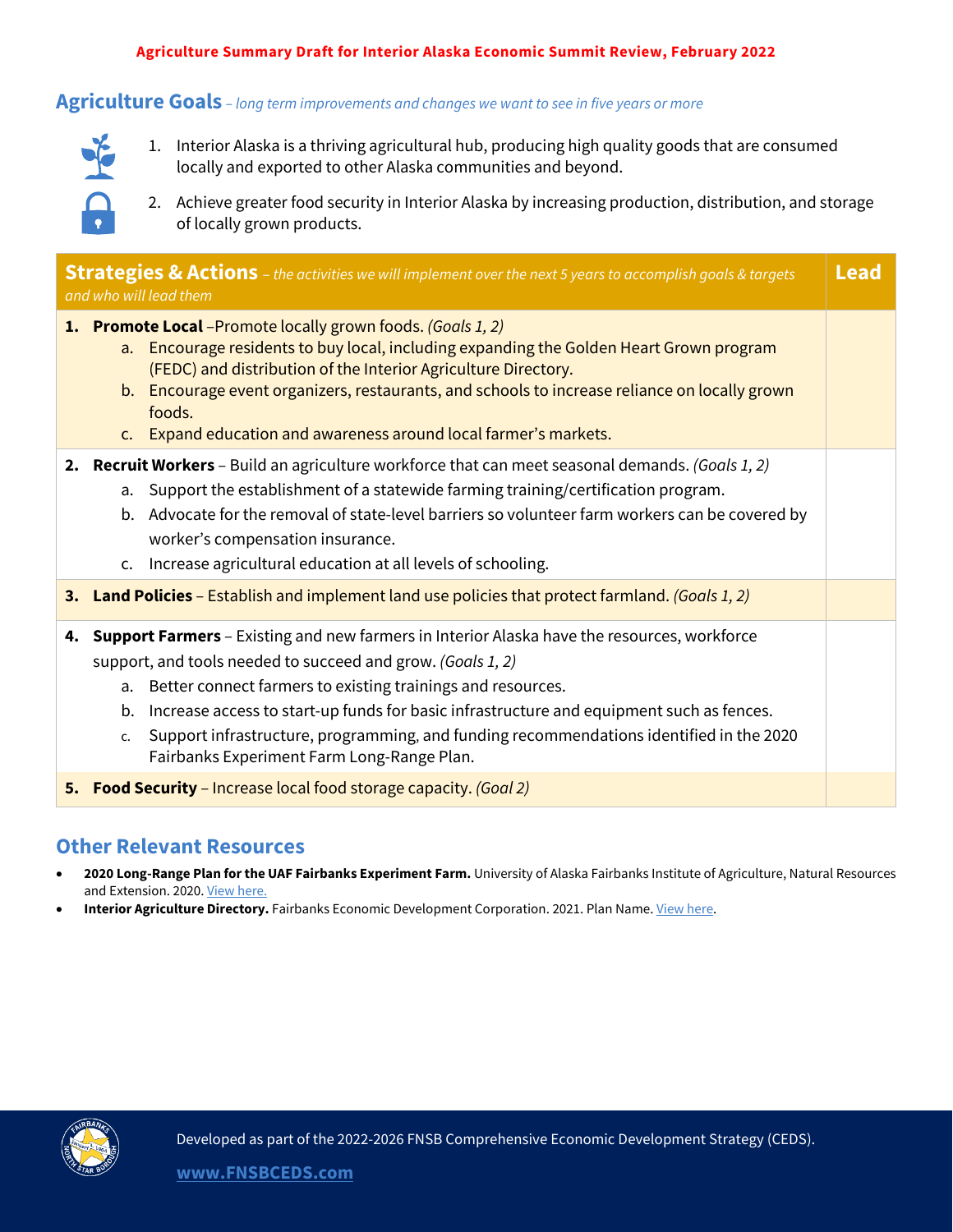## **Interior Alaska Economic Summit, February 22-23, 2022**

## **Agriculture Breakout: Discussion Summary (02-22-22)**

To view results from the other sessions, visi[t https://fnsbceds.com/](https://fnsbceds.com/) (results will be posted by March 11<sup>th</sup>)

This document compiles feedback and notes from the breakout session. The other tools that were used to guide the discussion include:

- An economic cluster/influencer one-pager that identified a preliminary SWOT analysis, goals, strategies, actions, and measures of success
- A worksheet identifying a proposed economic vision statement and guiding questions for each of the activities. The guiding questions have been copied into this document for reference. The feedback on the economic vision statement was compiled separately and will be released by March  $11^{th}$ .

| <b>First</b> | Last        | <b>Affiliation</b>                            | <b>Email</b>                |
|--------------|-------------|-----------------------------------------------|-----------------------------|
| <b>Brad</b>  | St. Pierre  | Goose Foot Farm; Tanana Valley Farmers Market | tvfmarket@gmail.com         |
| <b>Bryce</b> | Wrigley     | Alaska Flour Company                          | bjwrigley@gmail.com         |
| Callen       | Christensen | Chaga Co-operative                            | theislandhydro@gmail.com    |
| Coleen       | Turner      | Tanana Valley State Fair Association          | director@tvsfa.org          |
| Evan         | Wilken      | Fairbanks Economic Development Corporation    | ewilken@investfairbanks.com |
| Gary         | Euloe       | <b>MTA</b>                                    | geuloe@mtasolutions.com     |
| Juliet       | Shepherd    | Shepherd et. al                               | julietshepherd@gmail.com    |
| Kelly        | May         | The Chaga Cooperative LLC                     | theislandhydro@gmail.com    |
| Kevin        | Huo         | Alaska Center ICE                             | khuo@alaska.edu             |
| Margi        | Dashevsky   | <b>Fairbanks Climate Action Coalition</b>     | margi@fbxclimateaction.org  |
| Marji        | Illingworth | North Pole Peonies                            | marji@northpolepeonies.com  |
| Renee        | Linton      | Fairbanks Economic Development Corporation    | rlinton@investfairbanks.com |
| Ronald       | Illingworth | North Pole Peonies                            | ron@northpolepeonies.com    |
| <b>Russ</b>  | Talvi       | Alaska Small Business Development Center      | russtalvi@gmail.com         |
| Valerie      | Therrien    | City of Fairbanks                             | vtherrien@fairbanks.us      |

#### **Participants** *(alphabetical by first name, based on sign in sheet)*

*Facilitated by Evan Wilken, Fairbanks Economic Development Corporation*

*Number of RSVPs: 24 participants*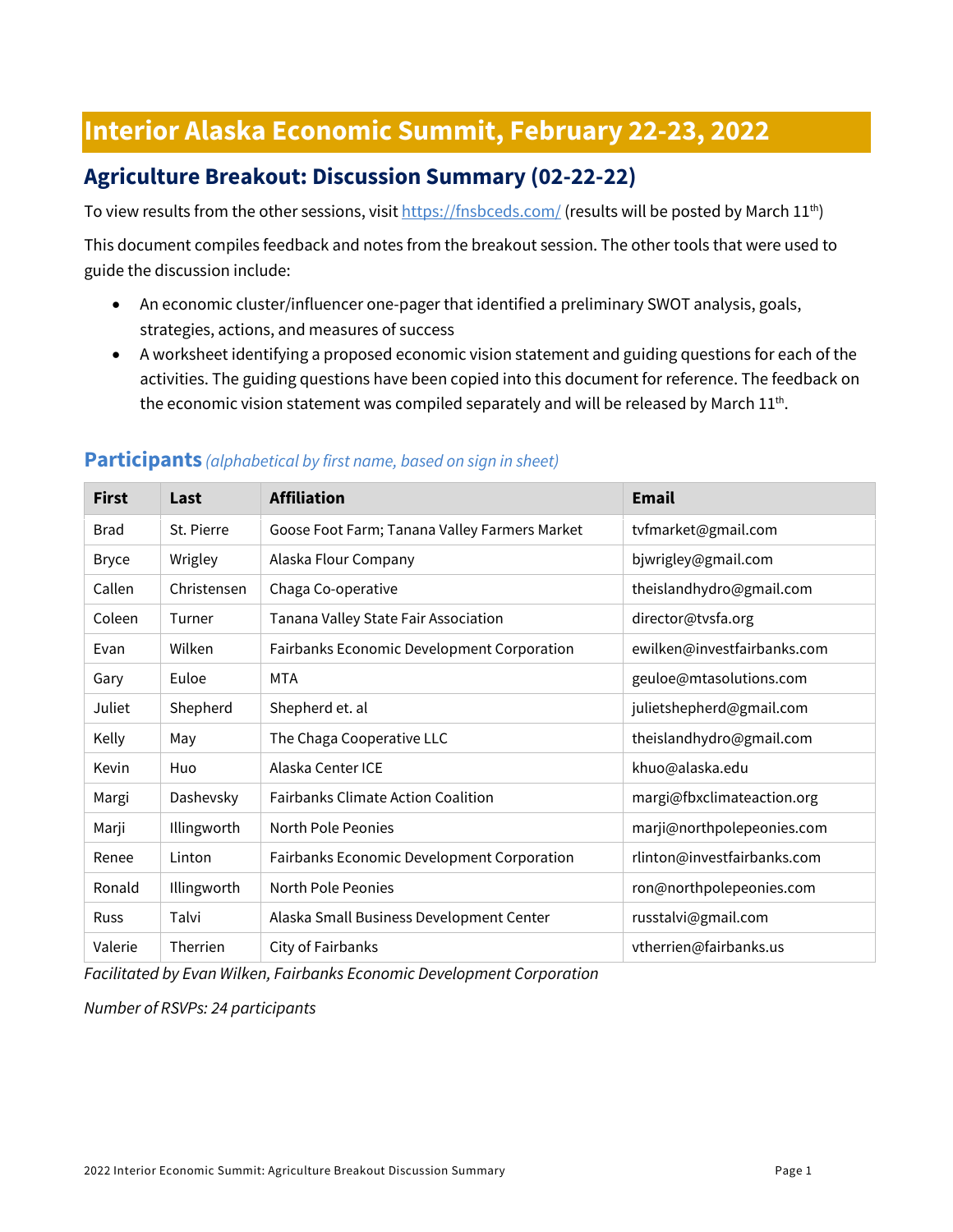## **Feedback on the Strengths, Weaknesses, Opportunities, and Threats (SWOT) Analysis**

#### **Guiding Questions:**

- -
- 1. What did we get right? 3. What would you change?
- 2. What's missing?
- 4. What's the most important item in each quadrant?

#### **Discussion Notes:**

#### Color Key: Blue = proposed revision **|** red = proposed deletion **|** green = proposed addition

| <b>Strengths</b>                                                                                                                                                                                                                                                                                                                                                                                                                                                                                                                                                                                                                                             | <b>Weaknesses</b>                                                                                                                                                                                                                                                                                                                                                                                                                                                   |  |
|--------------------------------------------------------------------------------------------------------------------------------------------------------------------------------------------------------------------------------------------------------------------------------------------------------------------------------------------------------------------------------------------------------------------------------------------------------------------------------------------------------------------------------------------------------------------------------------------------------------------------------------------------------------|---------------------------------------------------------------------------------------------------------------------------------------------------------------------------------------------------------------------------------------------------------------------------------------------------------------------------------------------------------------------------------------------------------------------------------------------------------------------|--|
| Revise: experimental farm used to be a strength, but is<br>no less so today<br>Add: Tanana Valley Farmer's Market<br>• Add: farmers are innovative; innovative growing<br>methods<br>Add: international airport<br>• Add: high quality agricultural land in Fairbanks and<br>Nenana not being used<br>Add: WIC accepted at farmer's markets, helping make<br>$\bullet$<br>produce available to everyone regardless of income<br>Add: statewide<br>• Add: direct sales/buy local are preferred to<br>supermarket format<br>• Add: local foods do not require complex logistics and<br>costs of bringing in food (especially produce) from<br>external sources | Revise: short growing season in terms of days but not hours<br>$\bullet$<br>of daylight<br>Add: lack of storage<br>Add: export and shipping costs<br>Add: lack of food processing<br>Add: Importance of farm to market links (somewhat<br>missing in FNSB)<br>Add: local produce not sold in supermarkets<br>$\bullet$<br>Add: farmers not connected to education opportunities<br>$\bullet$<br>Add: minimal processing of raw foods into products for<br>consumers |  |
| <b>Opportunities</b>                                                                                                                                                                                                                                                                                                                                                                                                                                                                                                                                                                                                                                         | <b>Threats</b>                                                                                                                                                                                                                                                                                                                                                                                                                                                      |  |
| Revise: we ARE a worldwide peony supplier (not<br>$\bullet$<br>emerging)<br>Revise: extending growing season with technology -<br>$\bullet$<br>not just climate change<br>• Add: mushrooms, food forests<br>Add: waste heat from micro-nuclear reactor<br>Add: educational initiatives about how food is<br>produced; need better training for farming<br>professionals<br>• Add: cannabis industry<br>Add: farmer's co-op model<br>• Add: solving food instability with connectivity                                                                                                                                                                        | Add: lack of education<br>$\bullet$<br>Add: logistics<br>$\bullet$<br>Add: State's commitment to agriculture (or lack thereof)<br>Add: consumer preferences for produce to be available<br>٠<br>year-round instead of following seasons                                                                                                                                                                                                                             |  |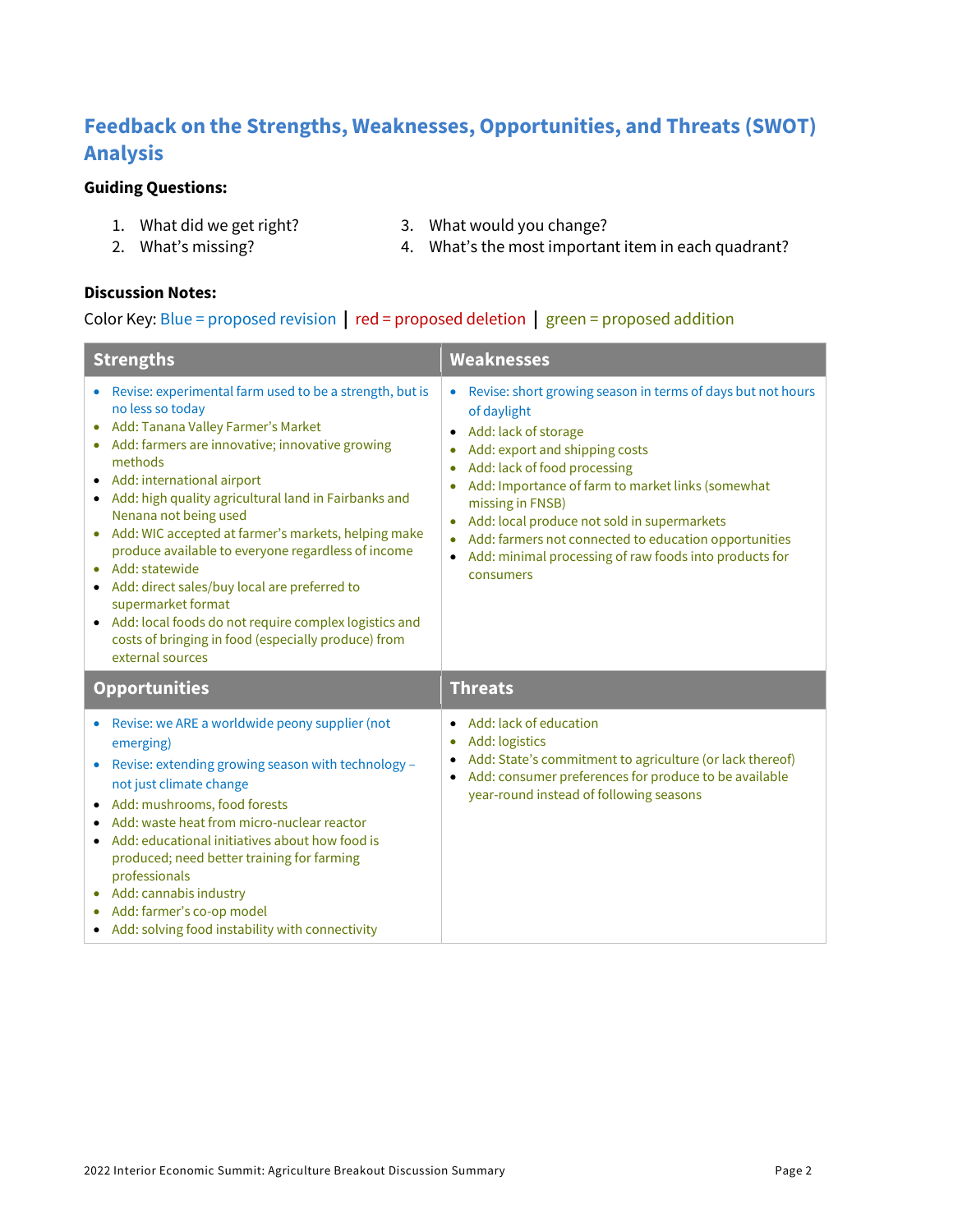## **Goals, Strategies, Actions Discussion Questions**

#### **Guiding Questions:**

- 1. What did we get right?
- 2. What would you change?
- 3. What's missing?
- 4. Who will lead each of the strategies? What do you see as you/your organization's role?
- 5. Which of the strategies is most important for us to focus on over the next year?

#### **Discussion Notes:** • Goals

- Revise: Goal #2, add processing
- $\circ$  Add: recommend adding a 3<sup>rd</sup> goal: build workforce development capacity for agriculture.
- Add: throughout this section, expand definition of agriculture beyond food
- Strategy 1: Promote Local
	- Revise: expand the strategy so it's not just focused on food
	- Add: promote community supported agriculture (CSAs)
	- Add: establish farmer's markets on military bases
	- Add: promote farms and local foods to young people; develop curriculum in schools, educate on the impacts of food
	- Add: promote the ability to use special supplemental nutrition program (SNAP) and Women, Infants, & Children (WIC) resources at farmer's markets
	- Add: increase affordability and accessibility of local foods and agricultural products
		- Who? Farm Bureau & The Grange
	- Add: identify influencers who can promote local products
	- Add: strengthen social media campaigns around local products
	- Add: reimburse food fees for local restaurants
- Strategy 2: Recruit Workers
	- Revise: reword to educate, train, and support new farmers
	- Add: marketing to help break the stereotype of what a farmer looks like
	- Add: certification program
	- Add: Expand 4H and Future Farmers of America programs, integrate with K-12 and UAF certifications.
- Strategy 3: Land Policies
	- Add: put farm lands into Trust.
	- Add: Make more land available to farm. Designate new agricultural areas and land sales of state land
		- Who? Farmland Trust, Nenana/Eva Burke